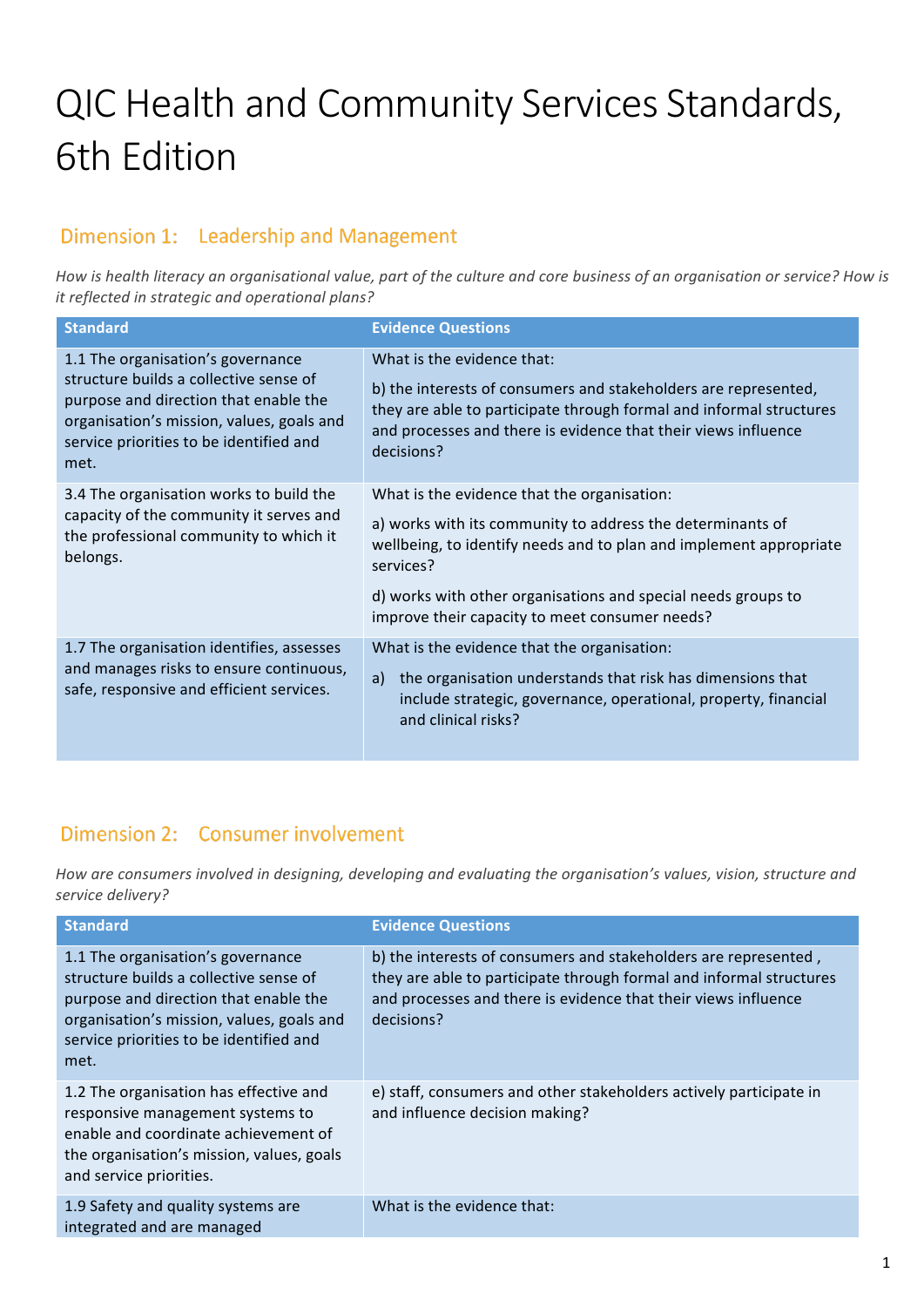| systematically with clear lines of<br>accountability to ensure continuously<br>improving performance.                                                      | e) the organisation has an integrated complaints mechanism and<br>complaints are addressed in a fair and timely way?                                      |
|------------------------------------------------------------------------------------------------------------------------------------------------------------|-----------------------------------------------------------------------------------------------------------------------------------------------------------|
| 2.1 Assessment and planning are<br>undertaken at individual and community<br>levels to ensure services and programs<br>are responsive to identified needs. | What is the evidence that:<br>b) communities, consumers and stakeholders are engaged in<br>planning?                                                      |
| 2.2 Services and programs are provided<br>in an effective, safe and responsive way<br>to ensure positive outcomes for<br>consumers and communities.        | What is the evidence that:<br>d) consumers and communities participate in decision-making about<br>services and programs they receive?                    |
| 2.4 Services and programs are provided<br>in a way that strengthens the rights of<br>consumers, empowers them and is<br>ethical.                           | What is the evidence that:<br>g) there are formal and informal mechanisms for consumers to<br>participate in the review, planning and design of services? |
| 2.5 Services and programs within the<br>organisation are coordinated.                                                                                      | What is the evidence that the organisation:<br>d) works with consumers to review the effectiveness of coordinated<br>services?                            |

# Dimension 3: Workforce

How does the organisation encourage and support the health workforce to develop effective health literacy practices? Has it identified the workforce's needs for health literacy development and capacity? Has the organisation's health *literacy performance been evaluated?*

| <b>Standard</b>                                                                                                                       | <b>Evidence Questions</b>                                                                                                                                                                                                                                                                                                                          |
|---------------------------------------------------------------------------------------------------------------------------------------|----------------------------------------------------------------------------------------------------------------------------------------------------------------------------------------------------------------------------------------------------------------------------------------------------------------------------------------------------|
| 1.3 Human resources are managed to<br>create an effective and competent<br>service.                                                   | What is the evidence that:<br>a) all staff are professionally qualified and experienced, able to work<br>with consumers and willing to engage with Continuous Quality<br>Improvement (CQI)?<br>d) orientation, support and development needs of staff are<br>systematically identified and met in a way that supports the<br>organisation's goals? |
| 2.3 Services and programs are provided<br>in a culturally safe and appropriate<br>manner.                                             | d) professional development regarding consumer diversity is<br>available to staff.                                                                                                                                                                                                                                                                 |
| 3.3 The organisation demonstrates that it<br>has incorporated and contributes to<br>currently accepted good practice in its<br>field. | What is the evidence that the organisation:<br>e) employs a range of internal practices such as mentoring or<br>supervision to share and enhance the skills of staff.                                                                                                                                                                              |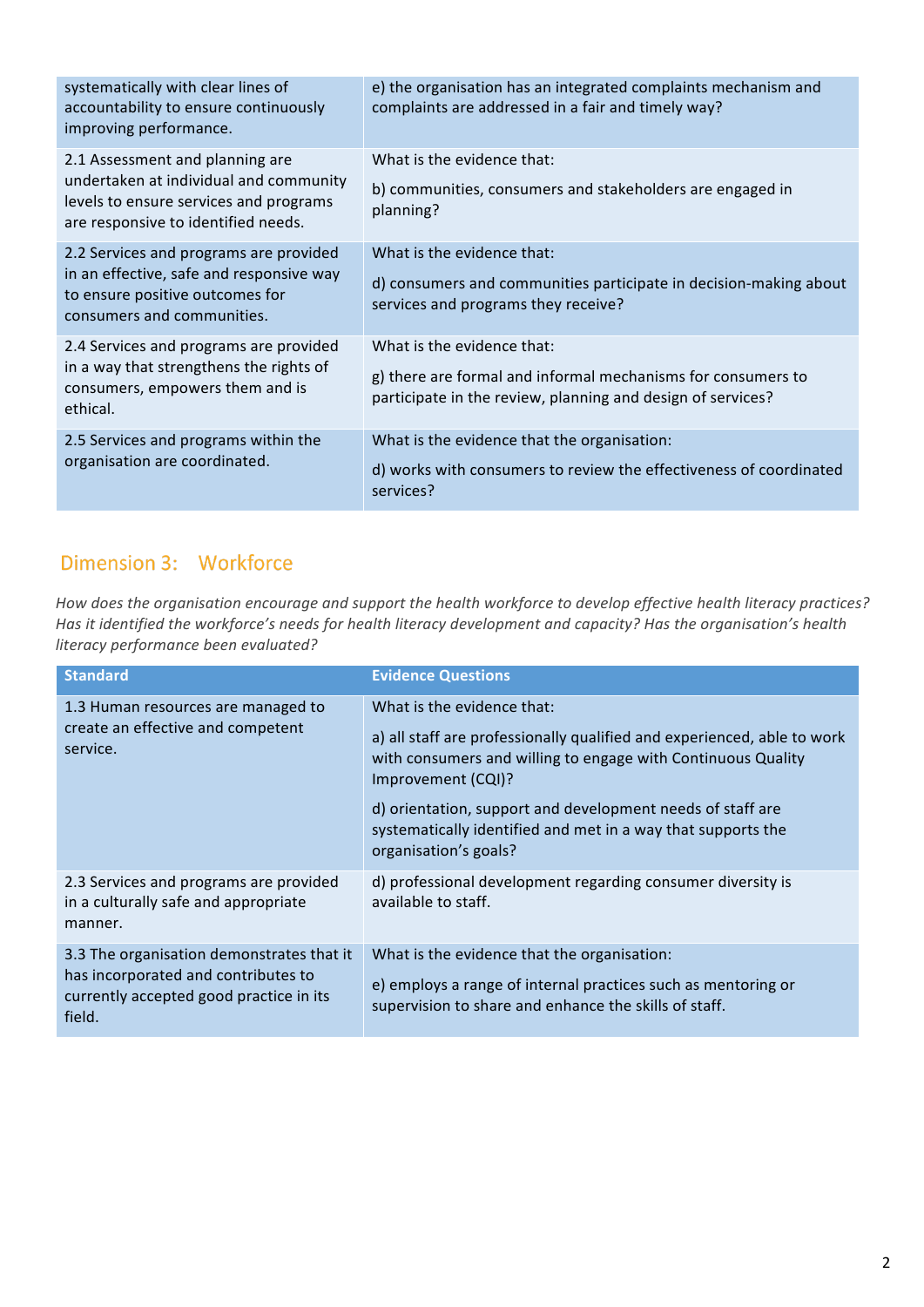#### Dimension 4: Meeting the Needs of the Population

How does service delivery make sure that consumers with low health literacy are able to participate effectively in their care and have their health literacy needs identified and met (without experiencing any stigma or being labelled as having *low health literacy)?* How is meeting the needs of the population monitored?

| <b>Standard</b>                                                                                                                                                                                                                    | <b>Evidence Questions</b>                                                                                                                                                                                                                                                                                                                                                  |
|------------------------------------------------------------------------------------------------------------------------------------------------------------------------------------------------------------------------------------|----------------------------------------------------------------------------------------------------------------------------------------------------------------------------------------------------------------------------------------------------------------------------------------------------------------------------------------------------------------------------|
| 1.6 Knowledge (including research and<br>the collection, storage and sharing of<br>information) is managed in a systematic,<br>ethical and secure way, and the<br>organisation uses it to inform service<br>review and development | What is the evidence that:<br>a) the organisation keeps up to date with current trends in its field<br>and uses demographic and research data to improve outcomes for its<br>consumers?                                                                                                                                                                                    |
| 2.2 Services and programs are provided<br>in an effective, safe and responsive way<br>to ensure positive outcomes for<br>consumers and communities.                                                                                | What is the evidence that:<br>c) information about the rationale, risks and effect of services and<br>programs is routinely provided to consumers and communities?                                                                                                                                                                                                         |
| 2.3 Services and programs are provided<br>in a culturally safe and appropriate<br>manner.                                                                                                                                          | What is the evidence that:<br>a) processes and practices ensure respect and responsiveness to<br>consumer diversity by being inclusive and flexible.<br>b) the changing profile of consumers is monitored.<br>c) appropriate links with indigenous and other community groups are<br>established to ensure that services and programs remain responsive<br>and respectful? |
| 2.4 Services and programs are provided<br>in a way that strengthens the rights of<br>consumers, empowers them and is<br>ethical.                                                                                                   | What is the evidence that:<br>a) services are delivered in a respectful way that recognises each<br>consumer's personal worth and individuality?<br>f) barriers to service access are identified and addressed, and<br>consumers are supported to access services?                                                                                                         |
| 3.4 The organisation works to build the<br>capacity of the community it serves and<br>the professional community to which it<br>belongs.                                                                                           | What is the evidence that the organisation:<br>a) works with its community to address the determinants of<br>wellbeing, to identify needs and to plan and implement appropriate<br>services?<br>b) shares information with its community?                                                                                                                                  |

#### Dimension 5: Access and Navigation

How easy is it for consumers to find and engage with appropriate and timely health and related services? How are *consumers helped to find and engage with these services? How well are services coordinated and are services streamlined where possible?*

| Standard                                                                                                        | <b>Evidence Questions</b>                                                                                                                                                   |
|-----------------------------------------------------------------------------------------------------------------|-----------------------------------------------------------------------------------------------------------------------------------------------------------------------------|
| 1.4 The organisation's physical resources<br>are managed to ensure an effective, safe<br>and efficient service. | What is the evidence that:<br>a) the organisation's assets are adequate to meet its goals?<br>b) the organisation's needs for physical resources are regularly<br>reviewed? |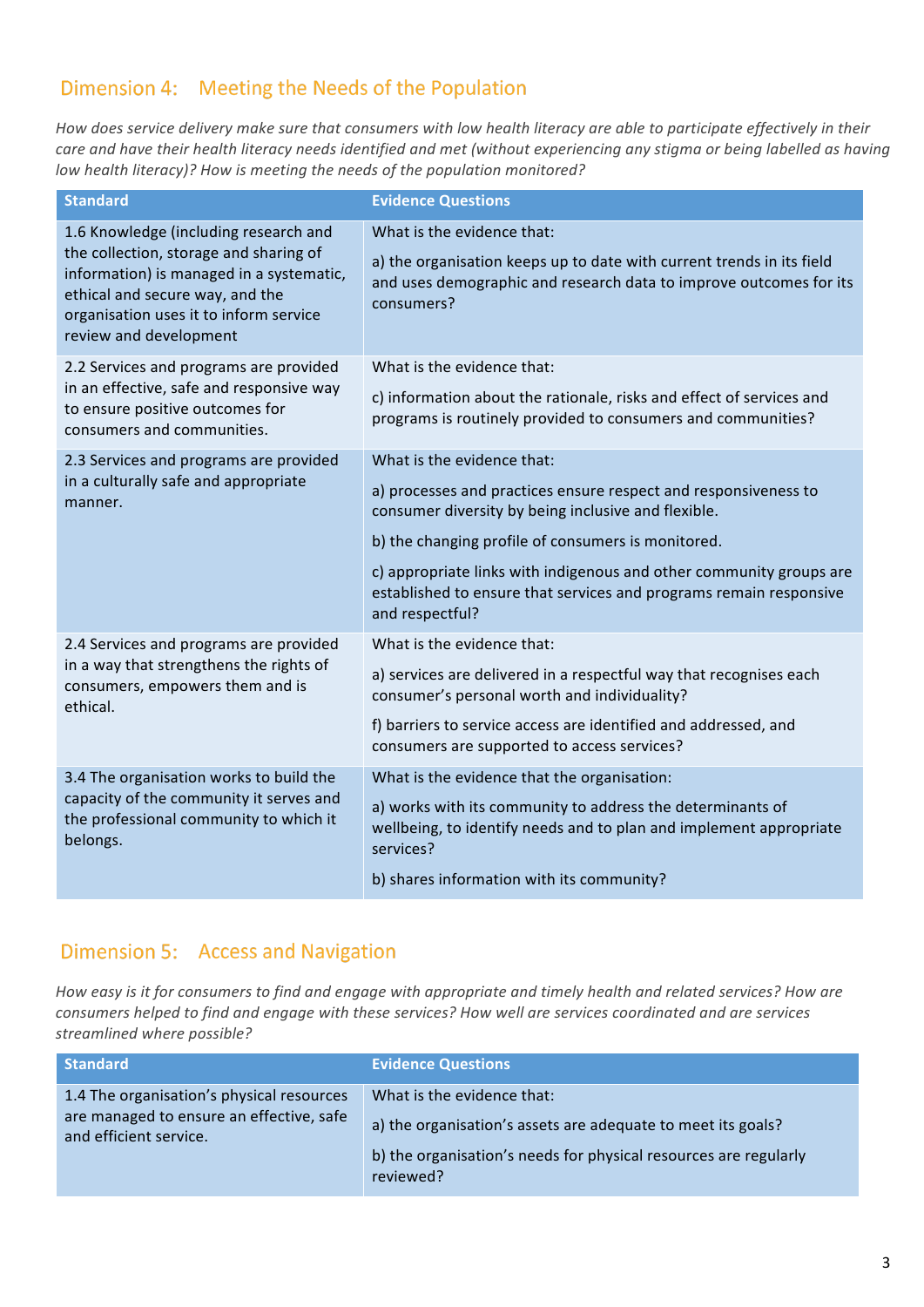|                                                                                                                                                                                            | c) equipment and facilities are organised, recorded and regularly<br>maintained to ensure a safe, effective, accessible and comfortable<br>service?                                                                 |
|--------------------------------------------------------------------------------------------------------------------------------------------------------------------------------------------|---------------------------------------------------------------------------------------------------------------------------------------------------------------------------------------------------------------------|
| 1.6 Knowledge (including research and                                                                                                                                                      | What is the evidence that:                                                                                                                                                                                          |
| the collection, storage and sharing of<br>information) is managed in a systematic,<br>ethical and secure way, and the<br>organisation uses it to inform service<br>review and development. | b) cooperative work practices exist to share knowledge within the<br>organisation?                                                                                                                                  |
|                                                                                                                                                                                            | c) information is stored in an organised way that is easily accessible<br>to approved staff and consumers and, when necessary, is secure and<br>legally compliant?                                                  |
|                                                                                                                                                                                            | d) protocols on the sharing of information about consumers exist<br>and are used?                                                                                                                                   |
|                                                                                                                                                                                            | e) data on the use of services and advances in the field are collected<br>and used in planning, evaluation and quality improvement?                                                                                 |
| 2.2 Services and programs are provided                                                                                                                                                     | What is the evidence that:                                                                                                                                                                                          |
| in an effective, safe and responsive way<br>to ensure positive outcomes for<br>consumers and communities.                                                                                  | c) information about the rationale, risks and effect of services and<br>programs is routinely provided to consumers and communities?                                                                                |
|                                                                                                                                                                                            | g) intake is integrated and priority-based?                                                                                                                                                                         |
|                                                                                                                                                                                            | h) effective referral practices are in operation?                                                                                                                                                                   |
|                                                                                                                                                                                            | k) re-assessment occurs after services and/or program is provided to<br>check effectiveness?                                                                                                                        |
| 2.4 Services and programs are provided<br>in a way that strengthens the rights of                                                                                                          | c) eligibility requirements for service and program participation are<br>fair, ethical and transparent?                                                                                                             |
| consumers, empowers them and is<br>ethical.                                                                                                                                                | d) informed consent processes are implemented for service and<br>program provision, and when personal information is gathered,<br>stored, shared and used?                                                          |
|                                                                                                                                                                                            | e) consumers are aware of their rights and responsibilities including<br>complaint, grievance, appeal and conflict resolution procedures, and<br>these procedures are implemented promptly, judiciously and fairly? |
|                                                                                                                                                                                            | f) barriers to service access are identified and addressed, and<br>consumers are supported to access services?                                                                                                      |
| 2.5 Services and programs within the                                                                                                                                                       | What is the evidence that the organisation:                                                                                                                                                                         |
| organisation are coordinated.                                                                                                                                                              | a) coordinates services and programs to meet the needs of<br>consumers?                                                                                                                                             |
|                                                                                                                                                                                            | b) delivers cross-discipline services seamlessly?                                                                                                                                                                   |
|                                                                                                                                                                                            | c) supports staff working across different disciplines to coordinate<br>services?                                                                                                                                   |
| 3.1 The organisation enters into formal<br>service agreements and other less formal<br>partnerships to ensure a continuous and<br>sustainable service.                                     | What is the evidence that:                                                                                                                                                                                          |
|                                                                                                                                                                                            | a) the organisation works to negotiate service agreements so they<br>are legal, fair and result in quality outcomes for consumers?                                                                                  |
|                                                                                                                                                                                            | c) service agreements and partnerships are reviewed regularly<br>against the values and goals of the organisation and their impact on<br>consumers?                                                                 |
| 3.2 The organisation collaborates with<br>other organisations and positions itself                                                                                                         | What is the evidence that the organisation:                                                                                                                                                                         |
|                                                                                                                                                                                            | a) collaborates with other organisations?                                                                                                                                                                           |